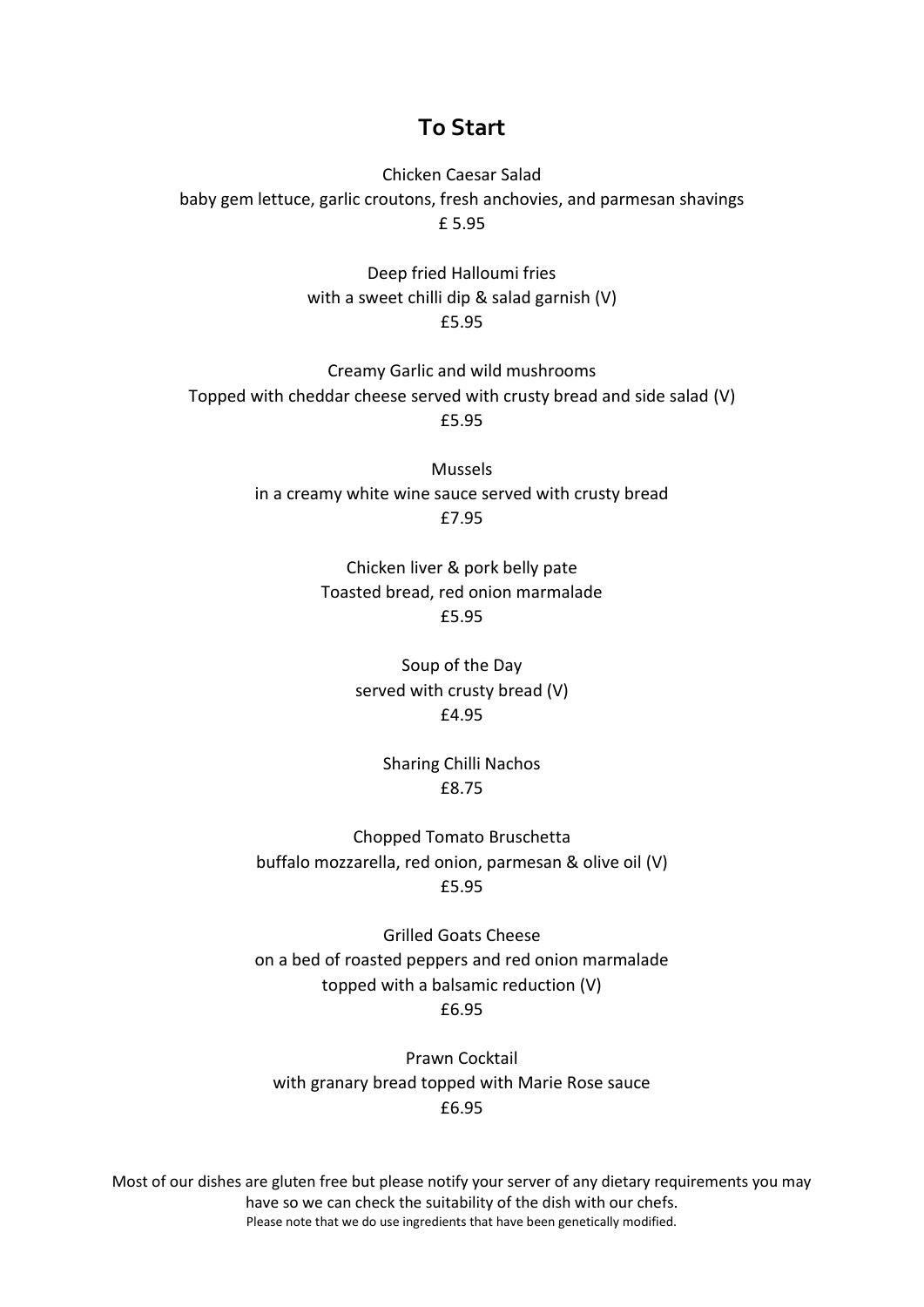# **Main Course**

| Beer Battered Haddock, chunky chips, mushy peas & homemade tartar sauce                                                                            | £14.95           |
|----------------------------------------------------------------------------------------------------------------------------------------------------|------------------|
| Prime Steak and Bowness Bay Ale Pie with a puff pastry lid, served with chips or mash                                                              | £13.95           |
| Sea Bass in a Creamy Saffron and Dill Sauce, served with baby potatoes and steamed<br>vegetables                                                   | £15.95           |
| Chicken Kebabs served with Mediterranean rice, salad, and garlic mayonnaise                                                                        | £16.95           |
| Salmon & Prawn Tagliatelle served in a lobster glaze                                                                                               | £13.95           |
| Beef Cheeks served with a creamy mash, roasted cherry vine tomatoes and steamed<br>vegetables, in a red wine jus                                   | £16.95           |
| Chilli Con Carne served with either rice, chips, or both                                                                                           | £13.95           |
| Locally sourced Lamb Shank braised in a red wine, mint, rosemary, thyme and tomato jus<br>served with mashed potatoes and steamed mixed vegetables | £24.95           |
| Local Cumberland sausage, mashed potatoes and mixed vegetables, served with rich gravy<br>(option of Quorn sausages)                               | £13.50           |
| Fish Pie - smoked haddock, cod, salmon, prawns with a creamy dill sauce, topped with<br>creamy potatoes served with mixed vegetables               | £16.95           |
| Leek and Spinach Lasagne with Chips (V)                                                                                                            | £12.50           |
| Hunters Chicken, Breast topped with BBQ sauce and cheddar cheese, steamed mixed<br>seasonal Vegetables and Chips                                   | £15.95           |
| Roasted Beetroot and Goats Cheese Tart, courgette and carrot ribbons, with ricotta cheese,<br>drizzled with a cardamom and honey dressing (V)      | £12.95           |
| Smoked Chicken Risotto with asparagus, broccoli, and garden peas, in a creamy white wine                                                           |                  |
| sauce<br>As a vegetarian option                                                                                                                    | £14.95<br>£11.95 |
| Teriyaki Chicken Noodles with julienne oriental vegetables and a sweet chilli sauce                                                                | £16.95           |
| Beef Stroganoff served with rice and chips                                                                                                         | £15.95           |
| Traditional Beef Lasagne served with mixed salad & garlic bread                                                                                    | £12.95           |
| Chick Pea and roasted butternut squash green curry served with fluffy rice (Vegan)                                                                 | £11.95           |

Most of our dishes are gluten free but please notify your server of any dietary requirements you may have so we can check the suitability of the dish with our chefs.

Please note that we do use ingredients that have been genetically modified.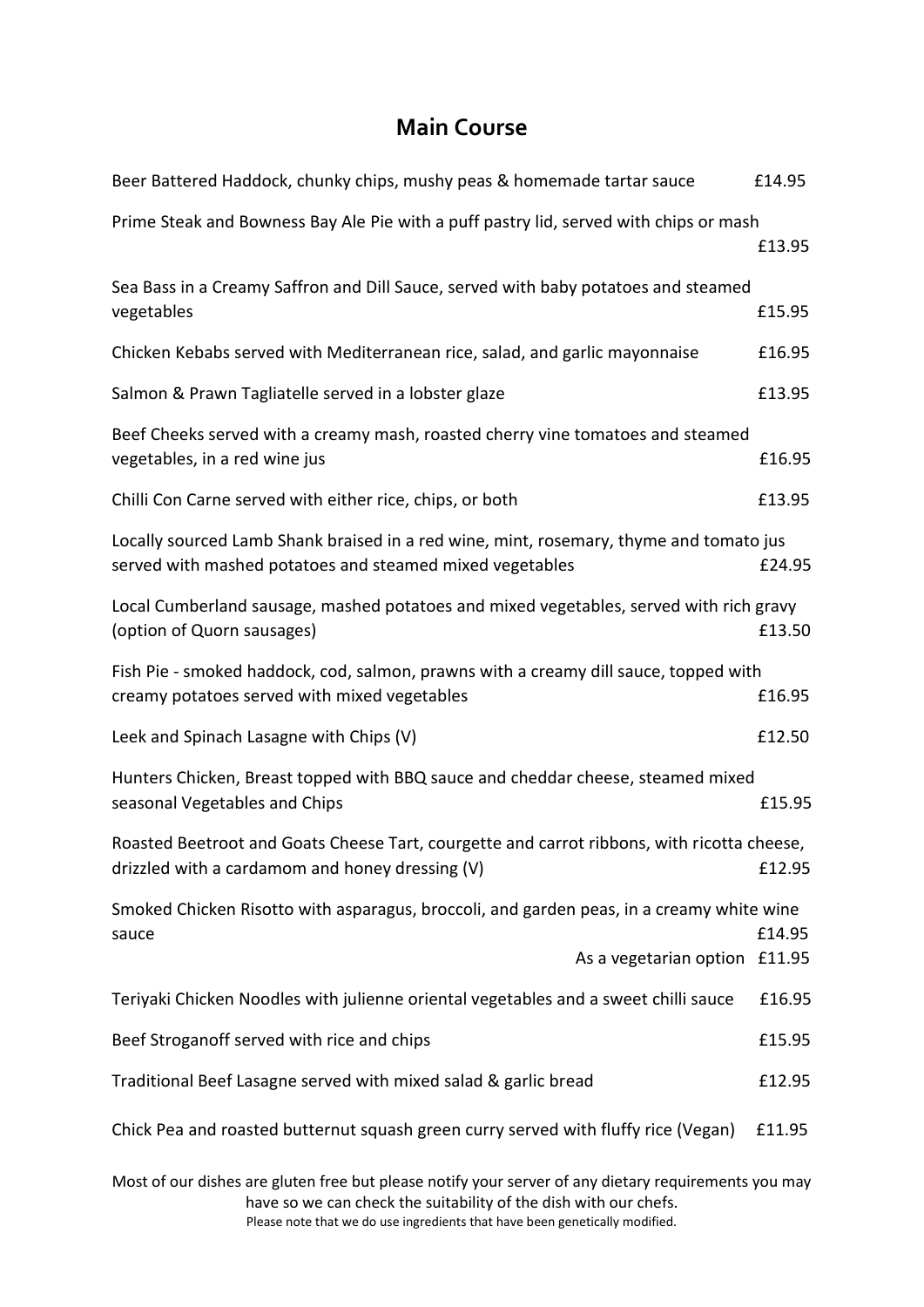### **The Grill**

| "Dirty" Burger – a choice of our 100% beef burger or grilled chicken breast burger, served<br>with hand cut chips, a fried egg, onion ring, 2 rashers of bacon, and blue or cheddar cheese, |        |  |
|---------------------------------------------------------------------------------------------------------------------------------------------------------------------------------------------|--------|--|
| red onion, burger relish, sliced tomato, baby gem & sliced gherkin                                                                                                                          | £18.95 |  |
|                                                                                                                                                                                             |        |  |
| Aberdeen 'Agnes' 100% Beef Burger, red onion, burger relish, sliced tomato, baby gem,                                                                                                       |        |  |
| sliced gherkin & hand cut chips (add cheese for £1.50)                                                                                                                                      | £14.95 |  |
|                                                                                                                                                                                             |        |  |
| Chicken Breast Burger, sliced tomato, baby gem, hand cut chips, burger relish                                                                                                               | £14.95 |  |
|                                                                                                                                                                                             |        |  |
| Gammon Steak, fried egg & pineapple, served with chunky chips & peas                                                                                                                        | £14.95 |  |
|                                                                                                                                                                                             |        |  |
|                                                                                                                                                                                             |        |  |
| <b>Grilled Chicken Breast</b>                                                                                                                                                               | £14.95 |  |
| 8oz Fillet Steak                                                                                                                                                                            | £25.95 |  |
| 8oz Sirloin Steak                                                                                                                                                                           | £20.95 |  |
| 80z Ribeye Steak                                                                                                                                                                            | £20.95 |  |
| served with slow roasted tomato, confit mushrooms, hand cut chips, onion rings                                                                                                              |        |  |
| Add a choice of Peppercorn, Mushroom or Diane Sauce to your steak                                                                                                                           | £1.50  |  |

### **Side Orders** £ 4.50 each

| <b>Onion Rings</b>                     |
|----------------------------------------|
| Chunky Chips or Fries Plain* or Spicy* |
| Garlic Bread Plain                     |
| <b>Cheesy Garlic Bread</b>             |
| Seasonal Vegetables                    |
| Mixed Salad                            |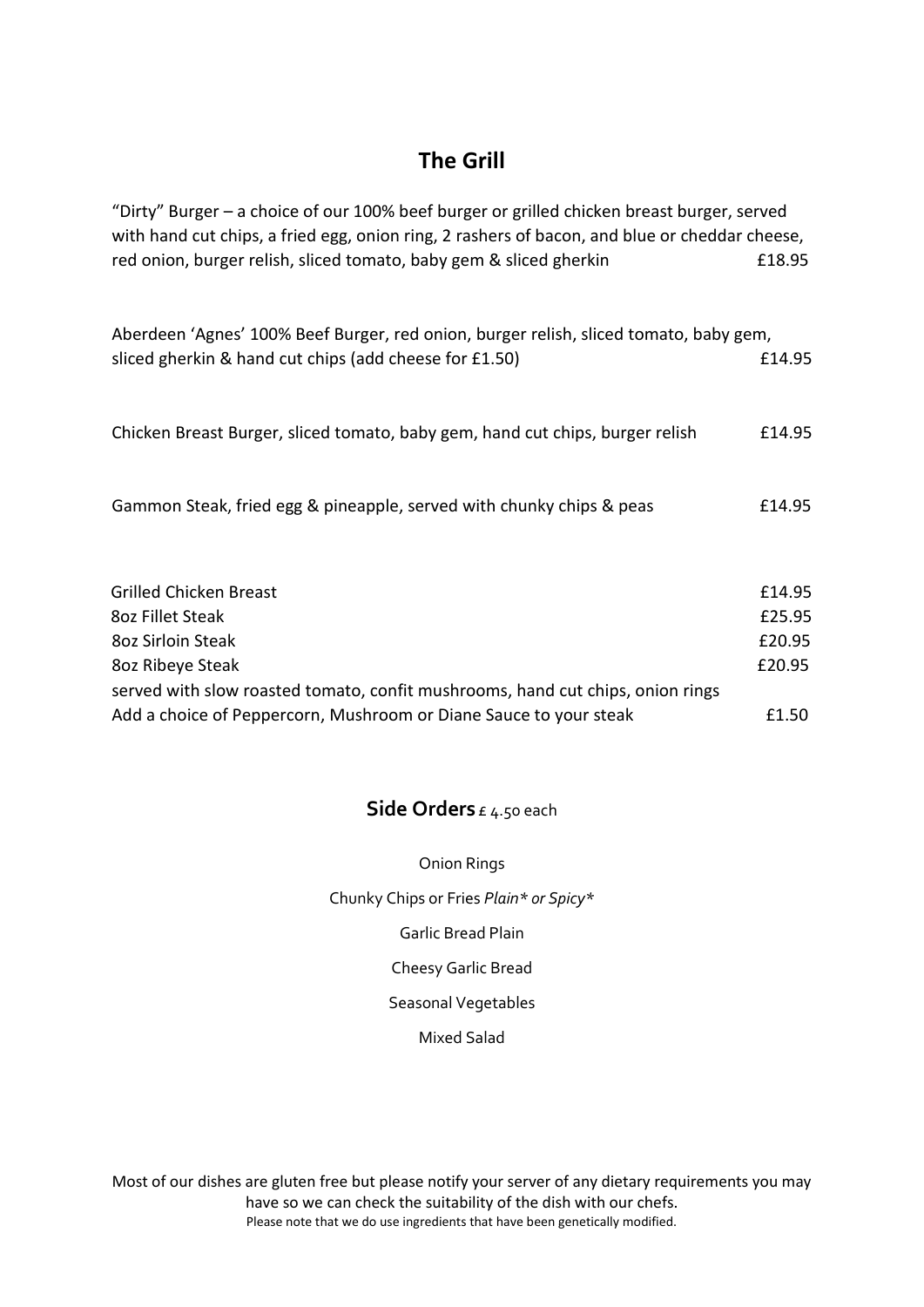| <b>Pub Snacks</b> $\epsilon$ 4.50 each | <b>Sandwiches</b>                                        |  |  |
|----------------------------------------|----------------------------------------------------------|--|--|
| Served daily from 12 till $5:30$ pm    | Served daily from 12 till 5:30pm                         |  |  |
| <b>Brie Bites</b>                      | Beef & Onion Gravy - $\epsilon$ 6.50                     |  |  |
| Chicken Goujons                        | Turkey, Stuffing & Cranberry - $\epsilon$ 6.50           |  |  |
| <b>Fish Goujons</b>                    | BLT - $E$ 5.95                                           |  |  |
| <b>BBQ Chicken Wings</b>               | Chicken BLT - $£7.25$                                    |  |  |
| <b>Garlic Bread Plain</b>              | Cheddar and Spring Onion, bound in Mayonnaise - $E$ 5.95 |  |  |
| <b>Cheesy Garlic Bread</b>             | Prawn & Marie Rose - £ 6.50                              |  |  |
| Mixed Breads                           |                                                          |  |  |
|                                        | All served on Brown or White with Salad & Coleslaw       |  |  |
|                                        | Cup of Soup add $\epsilon$ 1.95 or<br>Chips add $f$ 2.50 |  |  |

# **Childrens Menu 12 and under**

| Kids Carvery - See Roasts page for service times                 | £7.25        |
|------------------------------------------------------------------|--------------|
| Fish Goujons, Chips, Peas or Beans                               | £5.75        |
| Chicken Goujons, Chips, Peas or Beans                            | £5.75        |
| Sausage, Mash, Peas or Beans                                     | £5.75        |
| Cheeseburger and chips                                           | £6.95        |
| Desserts Chocolate Brownie, Sticky Toffee Pudding, Apple Crumble | All $E_3.95$ |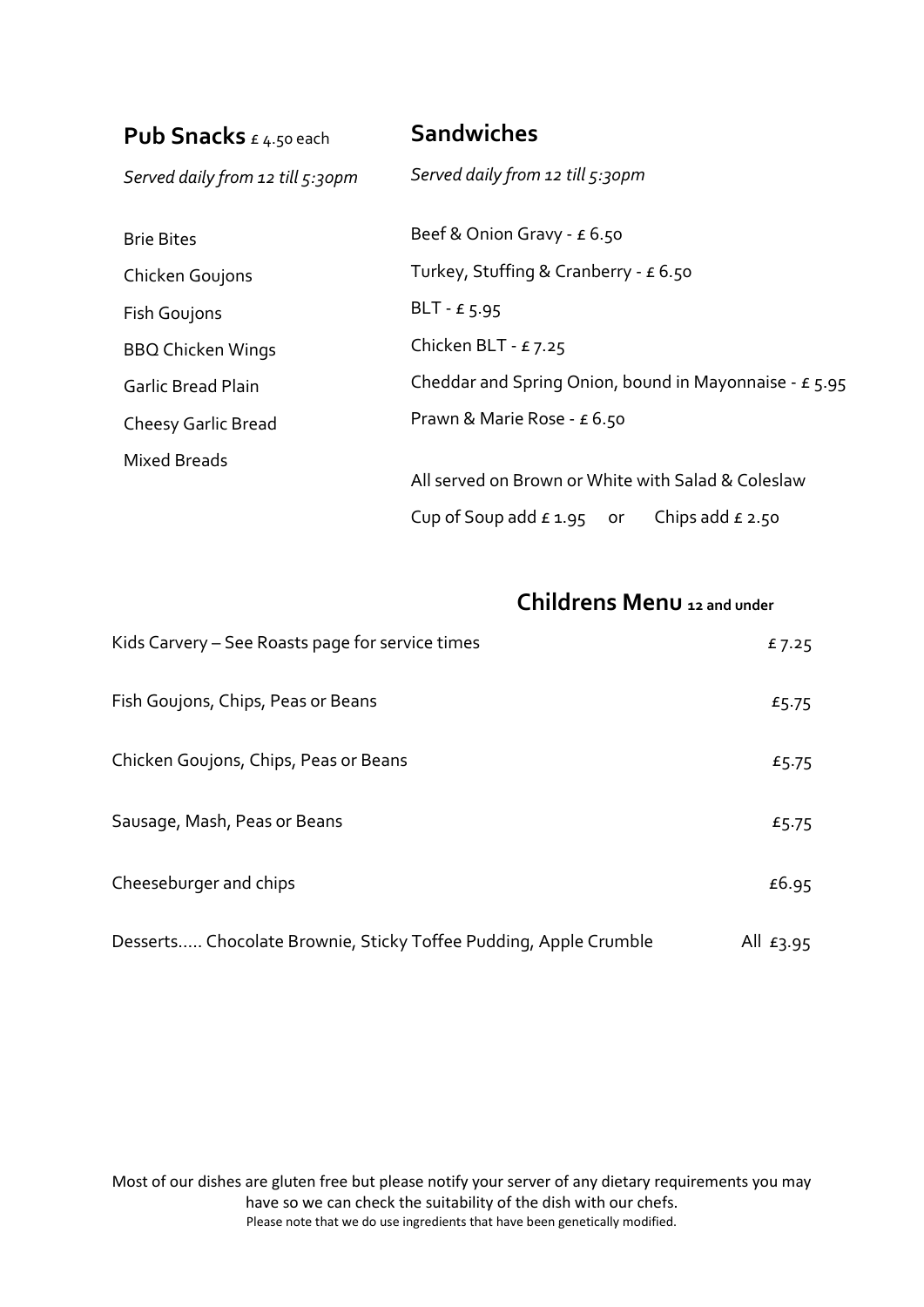## **Desserts**

| Warm Chocolate Fudge Cake                                                                                                  |                         | £4.95                      |
|----------------------------------------------------------------------------------------------------------------------------|-------------------------|----------------------------|
| Homemade Sticky Toffee Pudding                                                                                             |                         | £5.45                      |
| Homemade Chocolate Brownie                                                                                                 |                         | £ 5.45                     |
| Homemade Apple Crumble<br>All of the above served with Cream, Vanilla Ice Cream or Custard                                 |                         | £5.45                      |
| Knickerbocker Glory                                                                                                        |                         | £5.75                      |
| Raspberry Crème Brule, Vanilla Shortbread                                                                                  |                         | £5.45                      |
| Selection of Cheese & Biscuits - Cheddar, Blue Stilton, Smoked Cheddar, Brie                                               |                         |                            |
| <b>English Lakes Ice Cream</b><br>Vanilla, Strawberry, Chocolate<br>scoop<br>Thunder & Lighting, Raspberry Sorbet<br>scoop |                         | $£ 1.60$ per<br>£ 2.20 per |
| <b>Warm Drinks</b><br>All our coffee is from Pennington's coffee merchants here in Kendal                                  |                         |                            |
| Americano coffee                                                                                                           | £2.95                   |                            |
| Cappuccino                                                                                                                 | £3.50                   |                            |
| Single/Double Espresso                                                                                                     | £2.25/£2.95             |                            |
| Café Latte                                                                                                                 | £3.50                   |                            |
| Liquor Coffee                                                                                                              | £5.95                   |                            |
| <b>Baileys Latte</b>                                                                                                       | £5.95                   |                            |
| Pot of tea                                                                                                                 | £2.95 / £4.95 pot for 2 |                            |
| <b>Speciality Teas</b><br>Earl Grey, Decaffeinated, Jasmine Green, Peppermint                                              | £3.25                   |                            |
| Hot Chocolate, Cream & Marshmallows                                                                                        | £3.95                   |                            |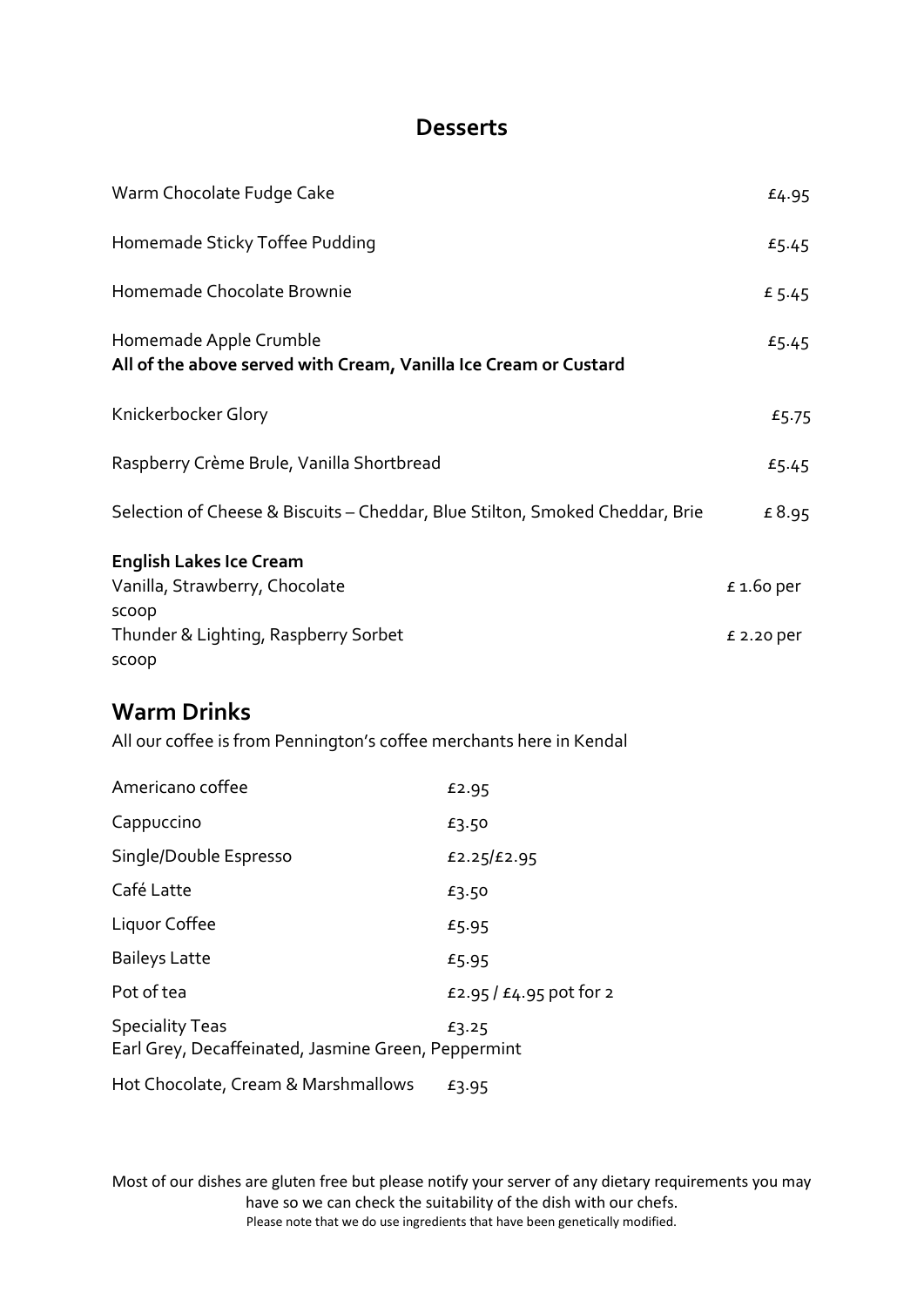Romneys' Roast

# **Served Sunday: 12pm – 8.30pm**

**Please note it is advisable to book as we can get very busy.**

A choice of 2 slices of Beef, Turkey, Ham or Pork - £ 12.95

Served with red cabbage, mash potato, carrot & swede, stuffing, cauliflower in a creamy white sauce, peas, roast potatoes, Yorkshire pudding & gravy

Any extra meat is charged at £1.50 per slice

Vegetarian Carvery - £ 9.95

All of the veg, none of the meat.

Add Quorn sausages for £1 each

All meats are subject to availability at the time of order